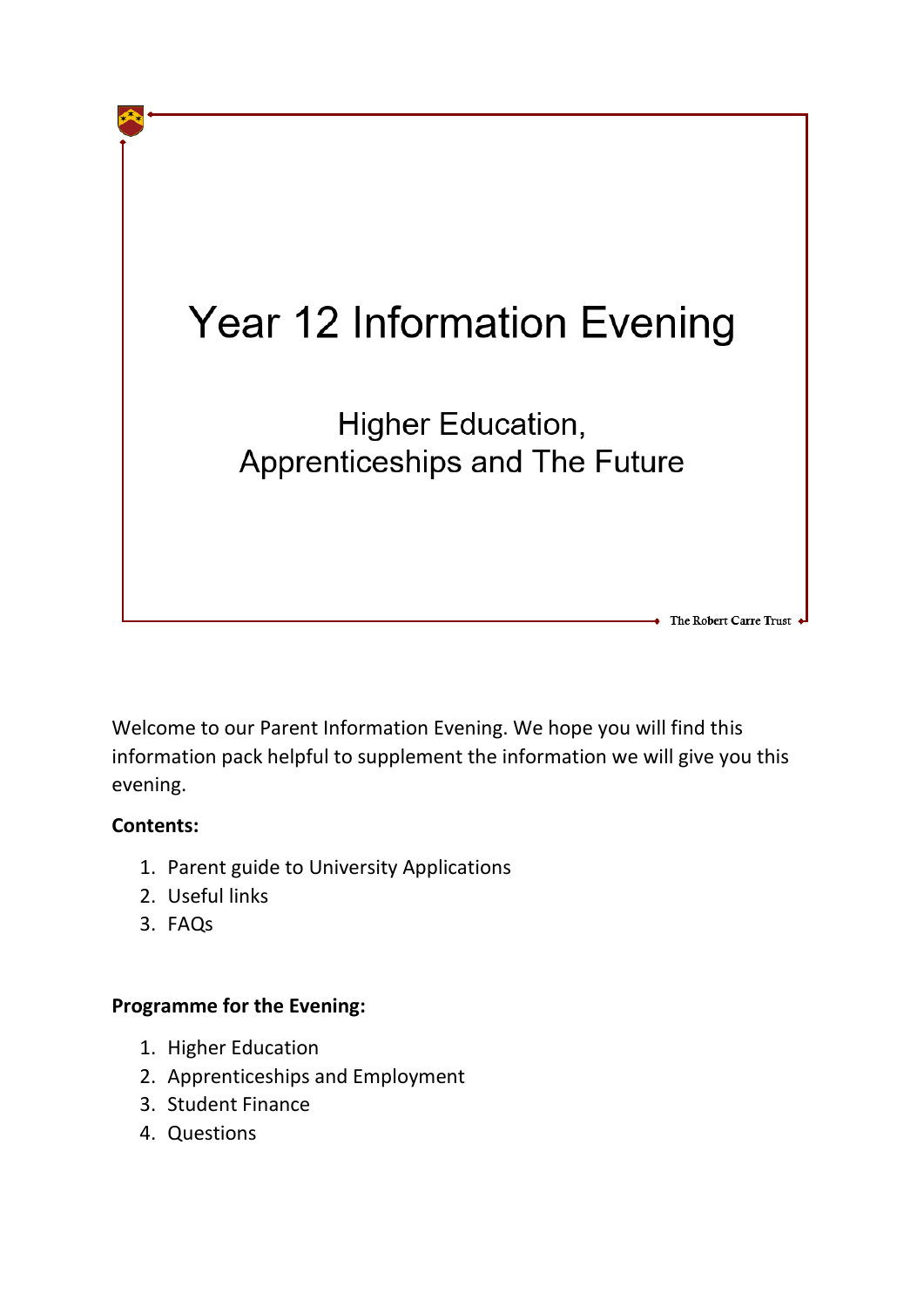This brief guide is designed to give you an overview of the process for applying to university. It supplements information given directly to students.

# **How do you apply to university?**

Applications to Higher Education Institutions (HEI's) are usually made through an organisation called UCAS (the Universities and Colleges Admissions Service). Students fill out an online application form using the 'Apply' section of the UCAS website, which includes personal details, examinations they have taken and a 'Personal Statement' of up to 4,000 characters (about a side of A4) to explain why they want to apply for a particular course and the skills and qualifications they have to support their application.

#### **How many can you apply to?**

Students can choose up to 5 courses (usually the same/similar course at 5 different universities, but this could be different courses at the same university). For 2023 applications, the fee will be £22.50 for a single choice or £27 for 2-5 choices. For students applying to Conservatoires the fees are £26.50

# **How do you choose a course?**

There are thousands of courses available at hundreds of universities and colleges. Students need to make sure they choose their courses for the right reasons and do plenty of research before deciding where to go. The 'Course Search' part of the UCAS website is a good place to start. After that individual institution websites should be studied as degrees vary hugely from place to place - both in terms of content, course structure, examination schedule and teaching style. There are many joint courses; some courses have a 'sandwich' year in industry; others offer the opportunity to go abroad for a year; some are Masters Degrees.

Key questions for students to keep in mind are:

- Which subjects interest me?
- What are my talents?
- What job would I like to do after university or college?
- Which academic skills would I like to improve?

# **How do students choose a university or college?**

There are many factors to consider. Whether or not the institution does the course you want should be the first consideration, looking particularly at the modules studied. After that, the reputation for that subject, the percentage of satisfied students or graduate employment records, cost of fees and distance from home are all important. Another important factor is the accommodation on offer - whether on a campus or a city site, rural or urban together with a 'feel' for the place. A useful website to help students choose is

<http://university.which.co.uk/>or you might be interested to look at university league tables e.g. in The Times or reviews from the National Student Survey<http://unistats.direct.gov.uk/> We also encourage students and parents to attend Open Days; we suggest a maximum of 3 days in school time, and many are now at weekends. SJSF is also organising a trip to 2 universities on 1<sup>st</sup> July. There may be virtual open days, and UCAS offer a 'chat to students at uni' section on their website, which may also give some insights.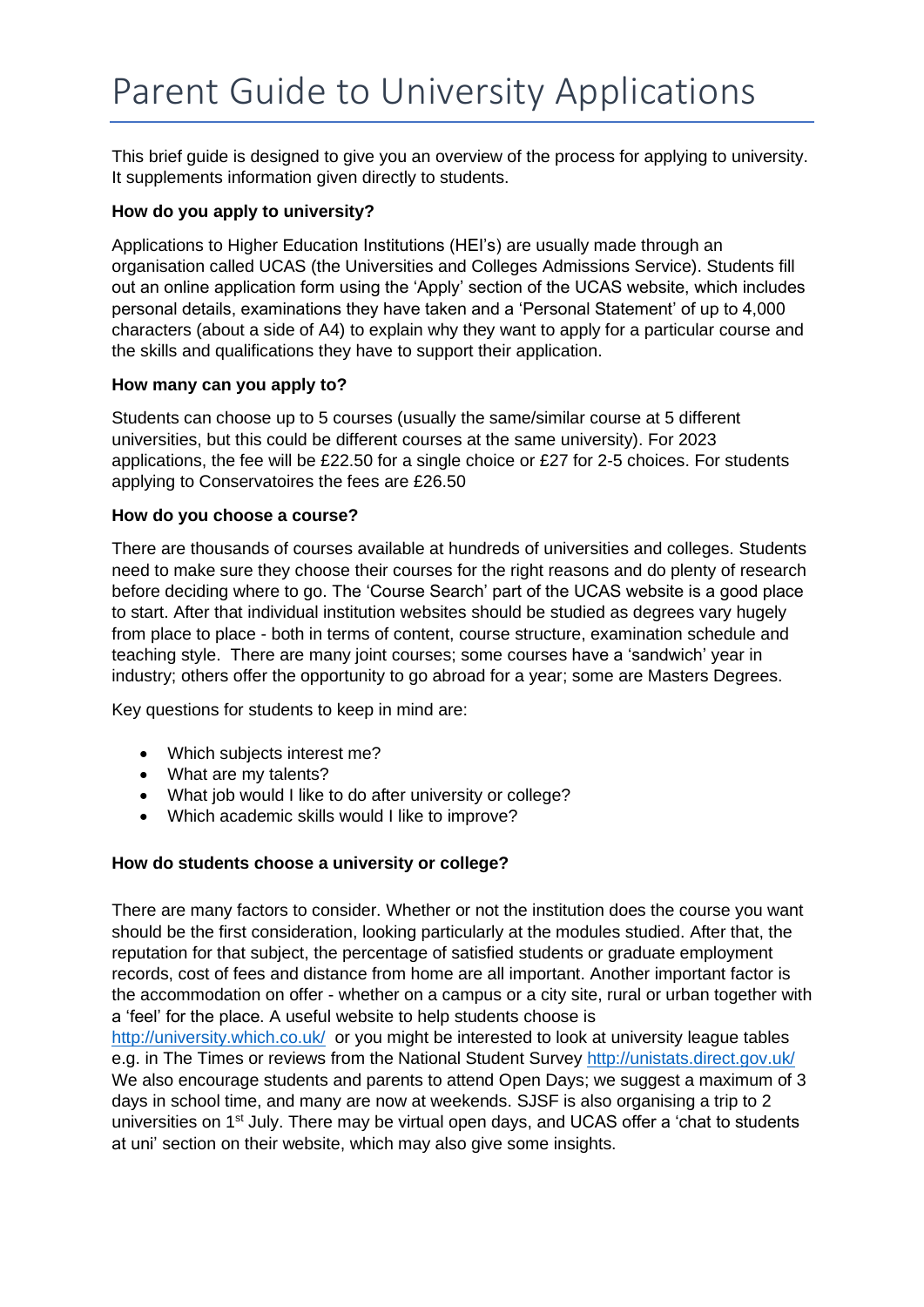# **What grades do you need?**

The 'UCAS Tariff' is the system for allocating points to qualifications used for entry to higher education. Universities and colleges use the UCAS Tariff to make comparisons between applicants with different qualifications. Tariff points or grades are often used in entry requirements, although other factors are often taken into account. Many of the top universities now require ABB grades, or 128 points. The table below shows the tariff:

| Extended      | AS level     | A level        | <b>New</b>    | <b>BTEC</b> | <b>BTEC or CTEC</b> | BTEC Subsidiary Diploma or          | <b>BTEC Certificate</b> |
|---------------|--------------|----------------|---------------|-------------|---------------------|-------------------------------------|-------------------------|
| Project       |              |                | <b>Tariff</b> | Extended    | Diploma             | <b>CTEC Extended Certificate or</b> |                         |
| Qualification |              |                | points        | Diploma     |                     | <b>CTEC Introductory Diploma</b>    |                         |
|               |              |                |               |             |                     |                                     |                         |
|               |              |                |               | (Triple     | (Double Award)      | (Single award)                      | (1 year award)          |
|               |              |                |               | Award)      |                     |                                     |                         |
|               |              |                | 168           | $D^*D^*D^*$ |                     |                                     |                         |
|               |              |                | 160           | $D^*D^*D$   |                     |                                     |                         |
|               |              |                | 152           | $D^*DD$     |                     |                                     |                         |
|               |              |                | 144           | <b>DDD</b>  |                     |                                     |                         |
|               |              |                | 128           | <b>DDM</b>  |                     |                                     |                         |
|               |              |                | 112           | <b>DMM</b>  | $D^*D^*$            |                                     |                         |
|               |              |                | 104           |             | $D^*D$              |                                     |                         |
|               |              |                | 96            | <b>MMM</b>  | <b>DD</b>           |                                     |                         |
|               |              |                | 80            | <b>MMP</b>  | <b>DM</b>           |                                     |                         |
|               |              |                | 64            | <b>MPP</b>  | MM                  |                                     |                         |
|               |              | $A^*$          | 56            |             |                     | $D^*$                               |                         |
|               |              | $\overline{A}$ | 48            | PPP         | MP                  | D                                   |                         |
|               |              | B              | 40            |             |                     |                                     |                         |
|               |              | $\mathsf{C}$   | 32            |             | PP                  | M                                   |                         |
| $A^*$         |              |                | 28            |             |                     |                                     | $D^*$                   |
| A             |              | D              | 24            |             |                     |                                     | D                       |
| B             | A            |                | 20            |             |                     |                                     |                         |
| C             | B            | E              | 16            |             |                     | P                                   | M                       |
| D             | $\mathsf{C}$ |                | 12            |             |                     |                                     |                         |
|               | D            |                | 10            |             |                     |                                     |                         |
| E             |              |                | 8             |             |                     |                                     | P                       |
|               | E            |                | 6             |             |                     |                                     |                         |

*D\* = Distinction Star, D=Distinction, M=Merit, P=Pass*

Examples:

- You get BBC in 3 A-levels. This would equal  $40+40+32 = 112$  points.
- You get Distinction (D) in a BTEC and AB in 2 A-levels. This would equal 48+48+40  $= 136$  points.

Sometimes universities specify a particular grade as part of a points offer (e.g. "120 points to include a B in Chemistry"). Some universities may accept EPQ as part of an offer.

It is advisable to apply for courses with a range of tariffs with reference to a student's predicted grades. Predicted grades will be given to students by their teachers in September 2022.

The 'Entry Profile' gives more information about the qualifications and experience needed to apply for a particular course. Many require English and Maths GCSE at grade 4 or above, and particular A-levels e.g. Chemistry for a Medicine degree. Some teaching courses require a minimum of 10 days school experience.

Some courses also require specific **admissions tests.** Medicine, for example, at most universities requires taking either the UCAT or BMAT tests; some institutions ask for the LNAT test for Law, and applications to Oxbridge may require further tests. Students must register (and pay if applicable) for these themselves and either sit them at a driving test centre or in school.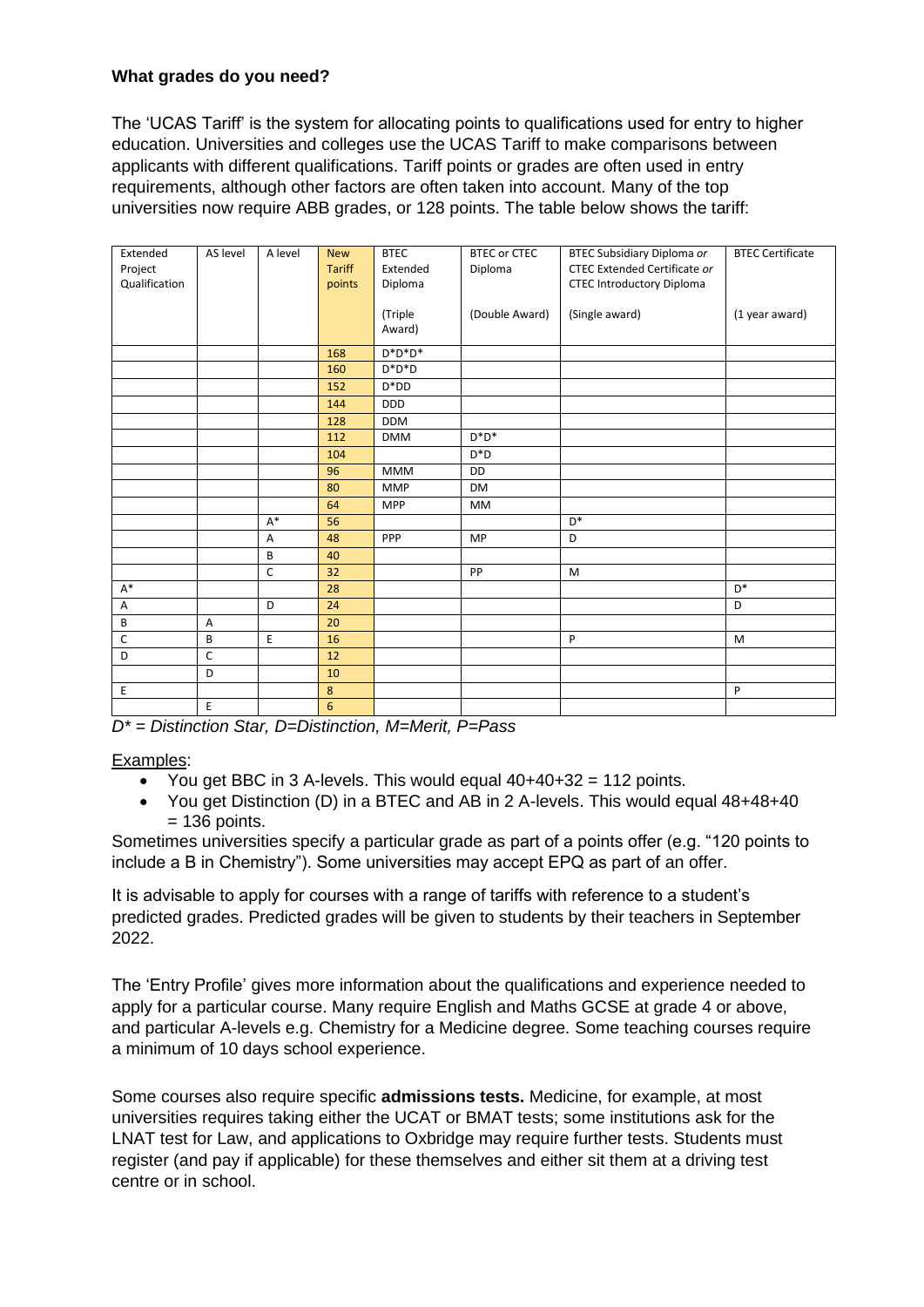# **When to apply?**

Students can start applying for courses starting in 2023 from 6<sup>th</sup> September 2022. The deadline for most courses is 25<sup>th</sup> January 2023, however for Music applications to Conservatoires it is 3<sup>rd</sup> October 2022, and the deadline for Oxbridge, Medicine, Veterinary Medicine, Veterinary Science and Dentistry is 15<sup>th</sup> October 2022.

In school, we encourage students to register with UCAS in June/July of Year 12 in order to start completing the application form and begin drafting a personal statement, especially if they will be applying by 15<sup>th</sup> October. Students can still apply after 25<sup>th</sup> January 2023, but universities will only look at applicants if they still have places left. Obviously it is better to apply earlier rather than later, as most universities start giving out offers as soon as they receive applications.

# **Who writes students' references?**

The form tutor writes the reference, but we ask for detailed contributions from specific subject teachers to help with this. For example, a student applying for History will have a detailed paragraph composed by the History department which will be incorporated into a more general reference; tutors use information about their tutees' extra-curricular activities and the knowledge they have acquired about individual students over their time in Year 12. All students are encouraged to share their skills and competences with their tutor using 'Unifrog', our Careers and university platform. References are then checked and amended if necessary by the Head of Sixth Form.

# **What support does school give applicants?**

We usually give talks about the UCAS process to introduce students to the application procedure but then arrange various talks from universities - on how to choose a course, write a good personal statement, student life etc. We often have ex-students come back to talk about their experiences too. We produce a guidance booklet for students and plenty of help is available on the UCAS website. We encourage students to seek advice from subject teachers and their form tutor when drafting (and re-drafting) the personal statement. Each student then has a half-hour appointment with the Head of Sixth Form to go through their application, including the personal statement and reference. We also offer specialist support for the very competitive Oxbridge and Medicine courses and every student has the opportunity to have a mock interview if it is likely they will need one. We will look to see how we can adapt our support remotely where possible.

#### **What happens once the applications are received by UCAS?**

Students will begin to get offers from universities shortly after applying, many without an interview. Some courses or institutions are likely to require an interview, e.g. health care related, Oxbridge applications, teaching courses etc. Offers are generally received by the end of March, but this can be as late as May, and students then have a personal deadline by which to choose a 'firm' offer (1<sup>st</sup> choice) and an 'insurance' offer ( $2<sup>nd</sup>$  choice). Usually these will be conditional on achieving specific grades or points, although sometimes universities do give out unconditional offers. Students choose which offers to accept via the UCAS website, usually by early May. If they are rejected by all 5 institutions or they change their minds, students can go through UCAS 'Extra' which allows them to apply for one course at a time according to where there are still vacancies (listed on the UCAS website from late February).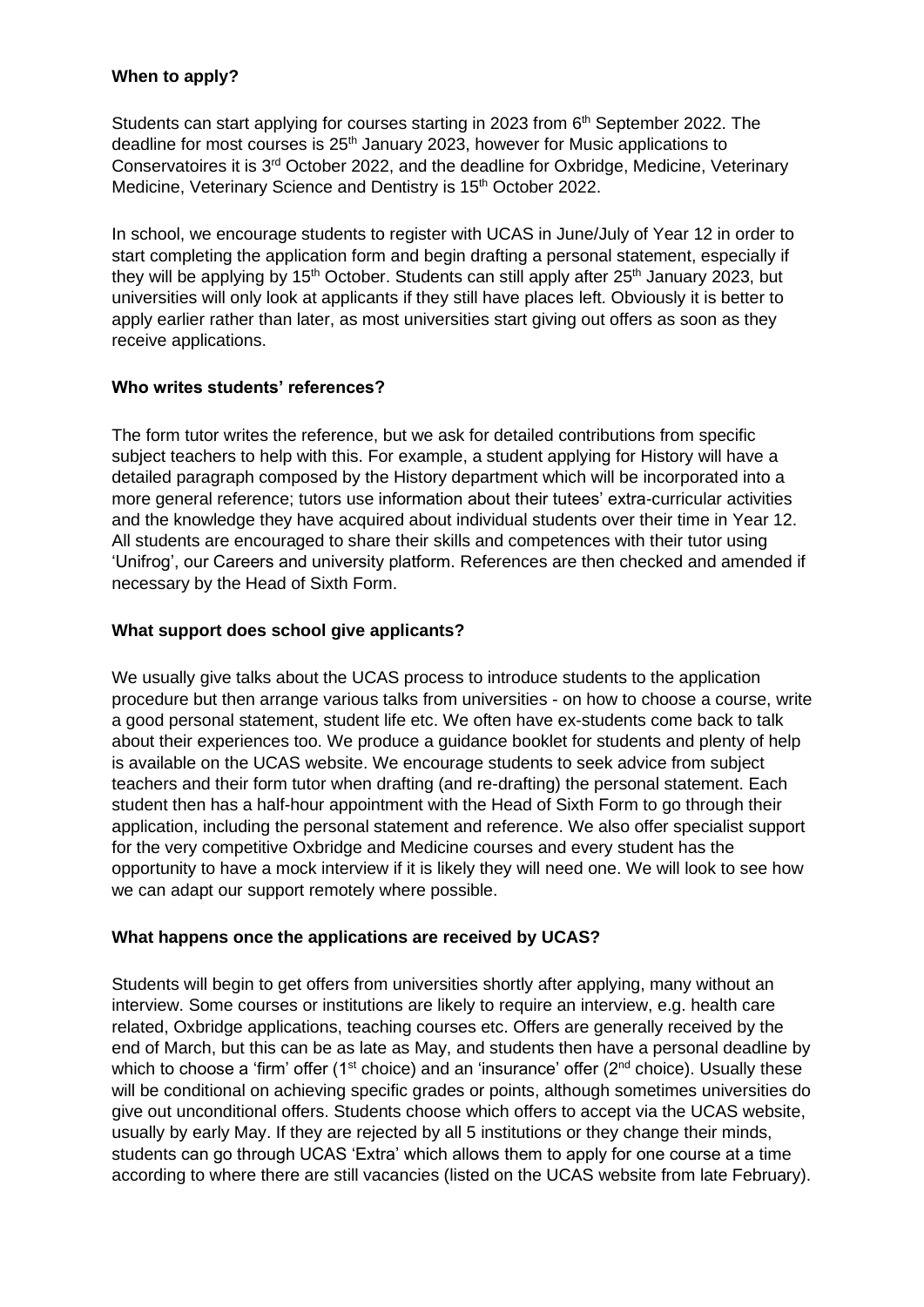#### **What does it cost to go to university?**

Many HEI's are charging £9,250 per year for fees, with living costs on top. It is expensive. However, the ONS surveys suggests that over a lifetime, a graduate can earn on average £480,000 more than a non-graduate. Tuition fees are covered by a student loan, which is paid back over 30 years once a graduate starts earning more than the repayment threshold currently £27,295 a year. It is effectively a graduate tax as the money is taken at source, along with tax and national insurance, and the amount repaid each month varies according to the amount earned. Whatever debt has not been repaid after 30 years is written off. Graduates pay 9% of their income above the repayment threshold.

Maintenance loans are also available for living costs. The maximum amounts vary depending on where the student lives e.g. up to £8,171 if at home or up to £12,667 if in London. They are means tested so the precise amount a student is eligible for is calculated on a sliding scale, with students from lower-income households being eligible for more. The implication here is that students from better-off households will be supported to some extent by their parents.

For more information and to apply (when the time comes) visit Student Finance England [www.gov.uk/studentfinance.](https://www.gov.uk/studentfinance) UCAS also has a lot of guidance: <https://www.ucas.com/student-finance-england/living-costs-full-time-students>

# **What happens if students don't get the required grades/points?**

It is vitally important that students are available on A-level results day (usually mid-August) in case they don't achieve the grades needed for their course. In many cases, if a single grade is dropped, they may still be accepted but it depends on each individual HEI's criteria as well as on the performance of other applicants. If a grade is missed by a few marks it might be worth getting an exam paper re-marked. If students have not met the tariff for either their firm or their insurance offer then they can enter 'Clearing' – a process where students look for vacancies in the national press or online and then phone HEIs direct to see if they are able to accept them. They may be required to attend an interview at this stage. If no offer is made, then school will support them in re-applying the following year should they wish to.

#### **Further information**

**UCAS** has an excellent **website** with a dedicated Parents' Section. You can download and read through their extensive guidance and sign up for regular newsletters or tweets at: [www.ucas.com/](http://www.ucas.com/)parents

In the meantime, if you have any other questions, please do get in touch and we will endeavour to answer your query.

Russell Smith Sarah Chant Head of Sixth Form Head of Sixth Form [Russell.Smith@carres.uk](mailto:Russell.Smith@carres.uk) [Sarah.Chant@kshs.uk](mailto:Sarah.Chant@kshs.uk)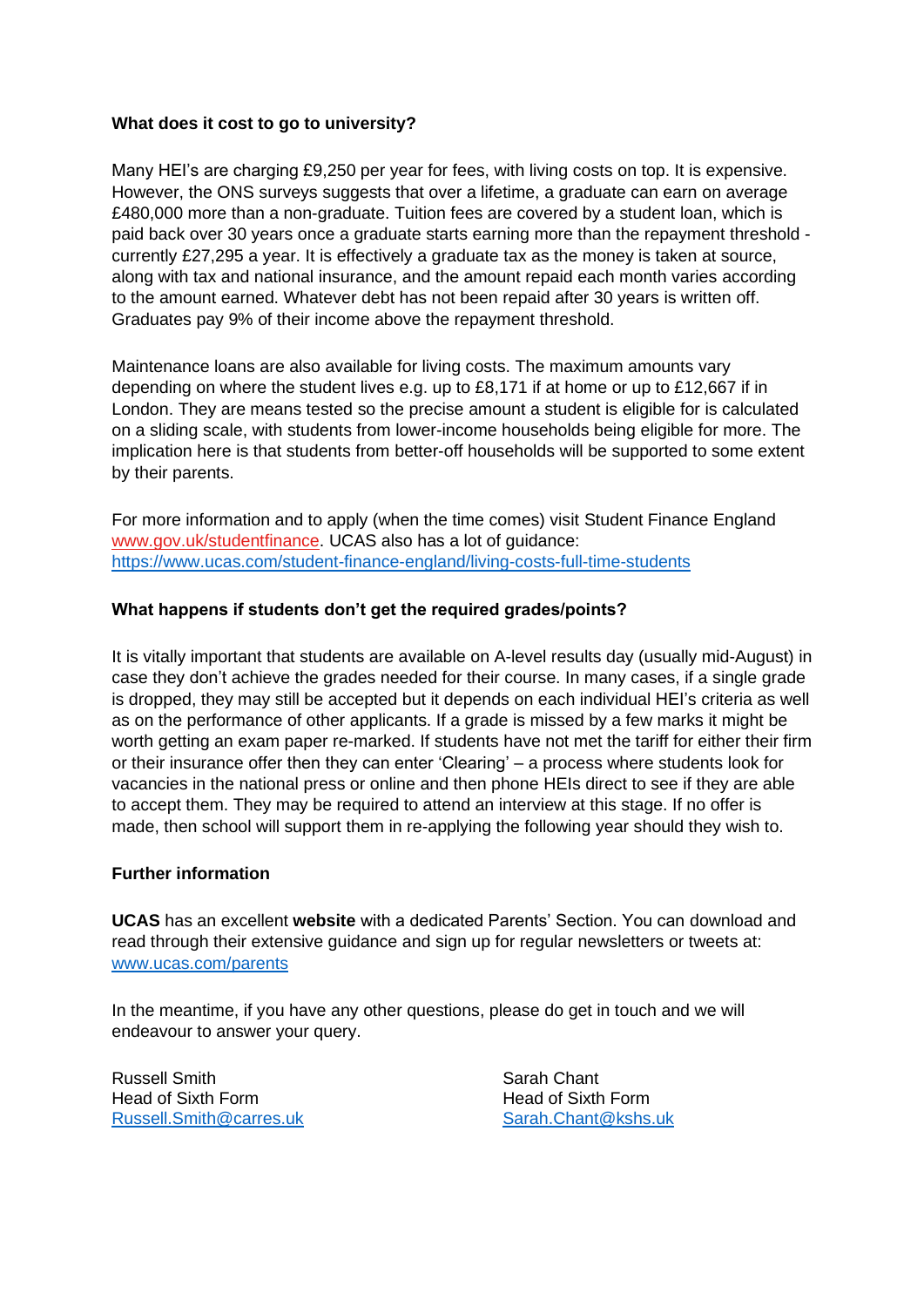# Higher Education, Apprenticeships & The Future: Useful Links

Students are strongly encouraged to cast a wide net and to explore all the options available to them before they commit to a Post-18 pathway. In many cases, our students apply for university but also seek out apprenticeship options in the same area. Some of our students are adamant that one route is their only pathway and they then dedicate their effort to completing their university or apprenticeship application. Students wishing to enter the workplace are encouraged to follow the 'apprenticeship pathway'. They should complete their CV and covering letter and request a reference and support from their tutor. Additional help with CVs and cover letters can be found on the Unifrog website. [www.unifrog.org.](http://www.unifrog.org/)

# **Apprenticeship Applicants**

- o UCAS website: [ucas.com/understanding-apprenticeships](https://www.ucas.com/understanding-apprenticeships) o UCAS Careers Finder: [Apprenticeship jobs \(ucas.com\)](https://careerfinder.ucas.com/jobs/apprenticeship/)
- o Find an apprenticeship (GOV.UK): <https://www.gov.uk/apply-apprenticeship>
- o How apprenticeships work (GOV.UK): [Become an apprentice: How apprenticeships](https://www.gov.uk/become-apprentice)  work - [GOV.UK \(www.gov.uk\)](https://www.gov.uk/become-apprentice)
- o Higher and degree level apprenticeships guide: [http://university.which.co.uk/teachers/introduce-higher-education-options/higher-and](http://university.which.co.uk/teachers/introduce-higher-education-options/higher-and-degree-apprenticeships-guide-download)[degree-apprenticeships-guide-download](http://university.which.co.uk/teachers/introduce-higher-education-options/higher-and-degree-apprenticeships-guide-download)
- o NGTU support:<https://www.notgoingtouni.co.uk/>
- o The Network Lincoln: <https://www.networklincoln.co.uk/>
- o GetMyFirstJob [www.getmyfirstjob.co.uk](http://www.getmyfirstjob.co.uk/)

# **University Applicants deadline (25th January 2023)**

- o Applying to UCAS (from June): [ucas.com/apply](http://www.ucas.com/apply)
- o Parent help guide: [www.ucas.com/parents](http://www.ucas.com/parents)
- o HEAP 2023 guide and Times University Guide (Sixth Form Work Room CGS Careers Library KSHS)
- o Student planner (pages 131-155)
- o Guardian university guide:<https://www.theguardian.com/education/universityguide>
- o Complete university guide:<https://www.thecompleteuniversityguide.co.uk/>
- o The uni guide:<https://university.which.co.uk/>
- o UCAS (chat to university students):<https://unibuddy.com/>
- o Accommodation search: New [Accommodation Search](https://accommodation.ucas.com/)
- o UCAS hub lives and Facebook lives: [Join our UCAS Hub lives and Facebook lives](https://www.ucas.com/undergraduate/what-and-where-study/ucas-hub-live)
- o University bursaries and scholarships: [http://www.scholarship-search.org.uk](http://www.scholarship-search.org.uk/)
- o What graduates earn: [https://www.thecompleteuniversityguide.co.uk/careers/what](https://www.thecompleteuniversityguide.co.uk/careers/what-do-graduates-do-and-earn/)[do-graduates-do-and-earn/](https://www.thecompleteuniversityguide.co.uk/careers/what-do-graduates-do-and-earn/)
- o How employable are graduates: [https://www.highfliers.co.uk/download/2018/graduate\\_market/GMReport18.pdf](https://www.highfliers.co.uk/download/2018/graduate_market/GMReport18.pdf)
- o Student finance step-by-step guide (GOV.UK): [https://www.gov.uk/student](https://www.gov.uk/student-finance/new-fulltime-students)[finance/new-fulltime-students](https://www.gov.uk/student-finance/new-fulltime-students)
- o Student loans myth busting: [http://www.moneysavingexpert.com/students/student](http://www.moneysavingexpert.com/students/student-loans-tuition-fees-changes)[loans-tuition-fees-changes](http://www.moneysavingexpert.com/students/student-loans-tuition-fees-changes)
- o Student Finance England: [http://media.slc.co.uk/sfe/1718/ft/sfe\\_new\\_ft\\_students\\_guide\\_1718\\_d.pdf](http://media.slc.co.uk/sfe/1718/ft/sfe_new_ft_students_guide_1718_d.pdf)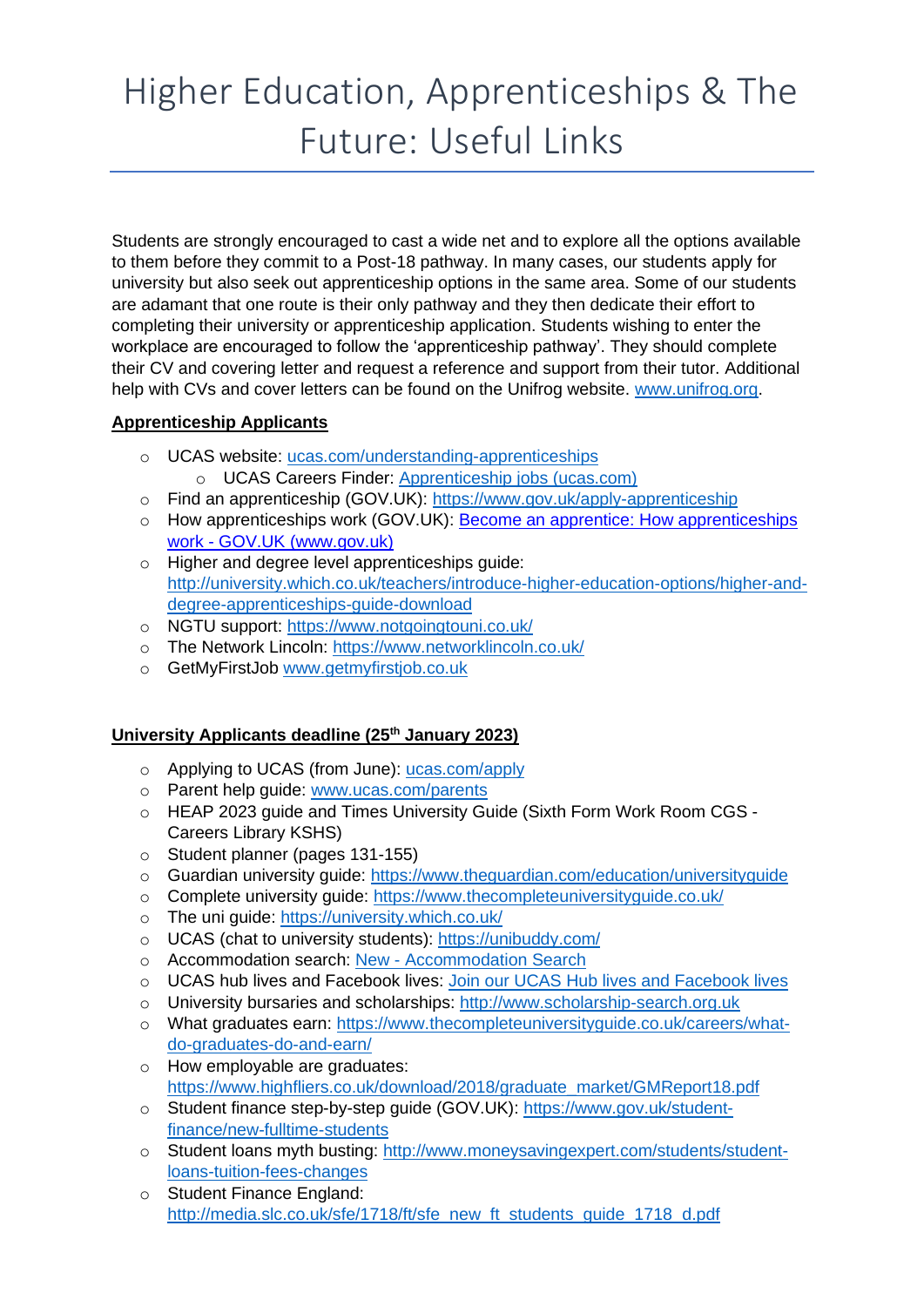# **University: Early Applicants (15 October deadline)**

Students sitting entrance examinations should register with school via Tracey Williams (Exams Officer at CGS and Sarah Ross at KSHS) by 1 October. This will enable us to ensure fees are paid on time and provision is in place if the test is to be sat in school.

- o BMAT: information to support your understanding of the BMAT is accessible at: <http://www.admissionstestingservice.org/for-test-takers/bmat/> Institution Courses requiring BMAT include:
	- $\circ$  University of Cambridge Medicine
	- o Imperial College London Medicine
	- o University of Oxford Medical School Medicine, Biomedical Sciences
	- o University College London Medicine
	- o Leeds University Medicine, Dentistry
	- o Brighton and Sussex Medical School Medicine
	- o Lancaster Medicine The cost of the test last year was £61, no details available to date for 2022.

o UCAT is needed for most Medicine and Dentistry courses. Registration is open from  $20<sup>th</sup>$  June 2022, and the test must be taken between 11<sup>th</sup> July 2022 and 29<sup>th</sup> September 2022. Information to support your understanding of the UCAT is accessible at:<https://www.ucat.ac.uk/> to book your test<https://www.ucat.ac.uk/register/booking-your-test/> The cost of the test is £70 Support relating to the emphasis and importance of the test relative to the university is accessible at:<https://www.thestudentroom.co.uk/wiki/UCAT>

o LNAT: some Law courses require students to sit the LNAT (including Bristol, Oxford, SOAS, Glasgow, UCL, Nottingham, Durham, KCL, LSE. Registration is online and all details are accessible on the LNAT website at: <https://lnat.ac.uk/> The cost of the test this year is £75 and the opening date to register is  $1<sup>st</sup>$  August

2022.

- $\circ$  Oxford and Cambridge applicants for Law should sit their test before 15<sup>th</sup> September 2022 for 2023 admissions.
- $\circ$  LNAT test results cannot be carried over from one year to another, therefore tests should not be taken over the summer holidays. The first tests for 2023 entry can be taken from 1<sup>st</sup> September 2022.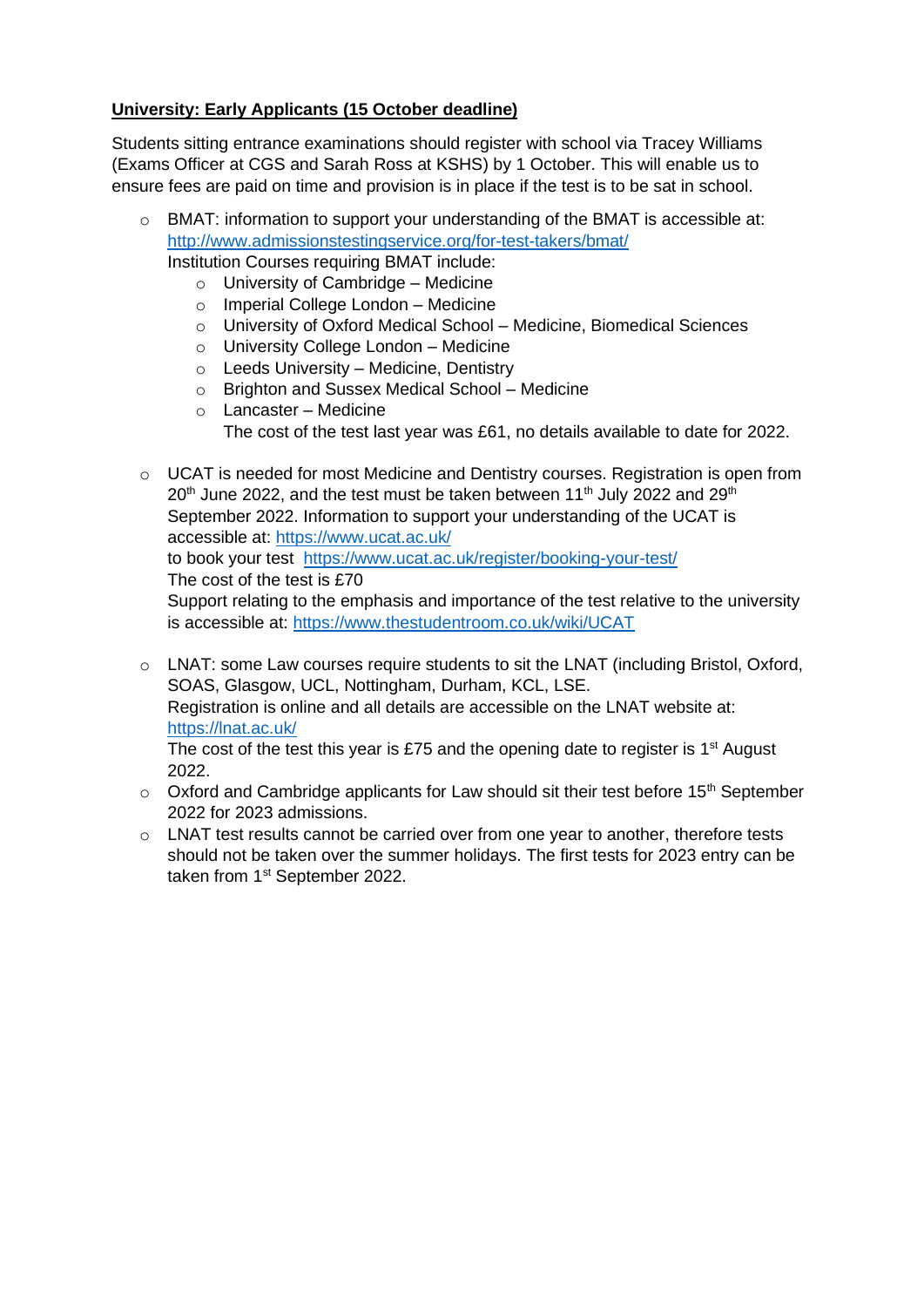# Post-18 Applications: Frequently Asked Questions

# **Part 1: UCAS Applications**

# o **How do I ensure I get offered a place at university?**

o Ensure your UCAS form is completed accurately and don't leave your personal statement until the last minute. Most importantly, apply for appropriate courses relative to the entry requirements so that you can realistically achieve the grades. Having a range of course choices with one aspirational and 1-2 'back up' options with lower entry requirements relative to recent tracking grades is strongly recommended.

# o **What are the UCAS application deadlines?**

- o 15 October for Dentistry, Medicine, Veterinary Science and Veterinary Medicine and for all courses at the University of Oxford and the University of Cambridge.
- o 15 January for all other courses.
- $\circ$  30 June is the final deadline. All applications received by this date are processed and sent to the universities and colleges.
	- Applications sent after 30 June will not be sent to the universities and colleges in the usual way. Instead, you will be automatically entered into clearing.

# o **What help is available to students with a disability?**

o Financially, the Disabled Students' Allowance (DSA) may be able to support your application as a direct result of your disability or specific learning difficulty. How much you get depends on your income or that of your household. Unlike student loans, this assistance does not have to be repaid. More information on this is accessible on the UCAS website and at: [Disabled](https://www.studential.com/university/applying/UCAS-application-guide/UCAS-for-disabled-students)  [UCAS Students | Studential.com](https://www.studential.com/university/applying/UCAS-application-guide/UCAS-for-disabled-students)

#### o **Can I send off a second application?**

 $\circ$  No – only one application per cycle. If you've sent fewer than 5 choices off, you can add additional courses through Track before 30 June. If you only applied for one course initially, you'll have to pay the additional £11 (as applying for only one course is cheaper!). UCAS Extra is also available to student who receive no offers or decline all offers.

# o **Can I reapply if I already have a deferred place?**

 $\circ$  No – if you decide you no longer wish to study the choice that you had accepted, they you'll need to speak with the university. If they agree to let you withdraw your application, and you had applied for the course in the previous application cycle, you may submit a new application.

#### o **Can I apply to both Cambridge and Oxford Universities?**

o No – you may only apply for one. Remember that the deadline for applications is earlier (15 October).

# o **How do I start using UCAS Apply?**

 $\circ$  Go to the UCAS website to access the Apply system, clicking Register/Log in to Apply to get started. You don't need to complete it all at once so it's important that you complete it thoroughly and accurately.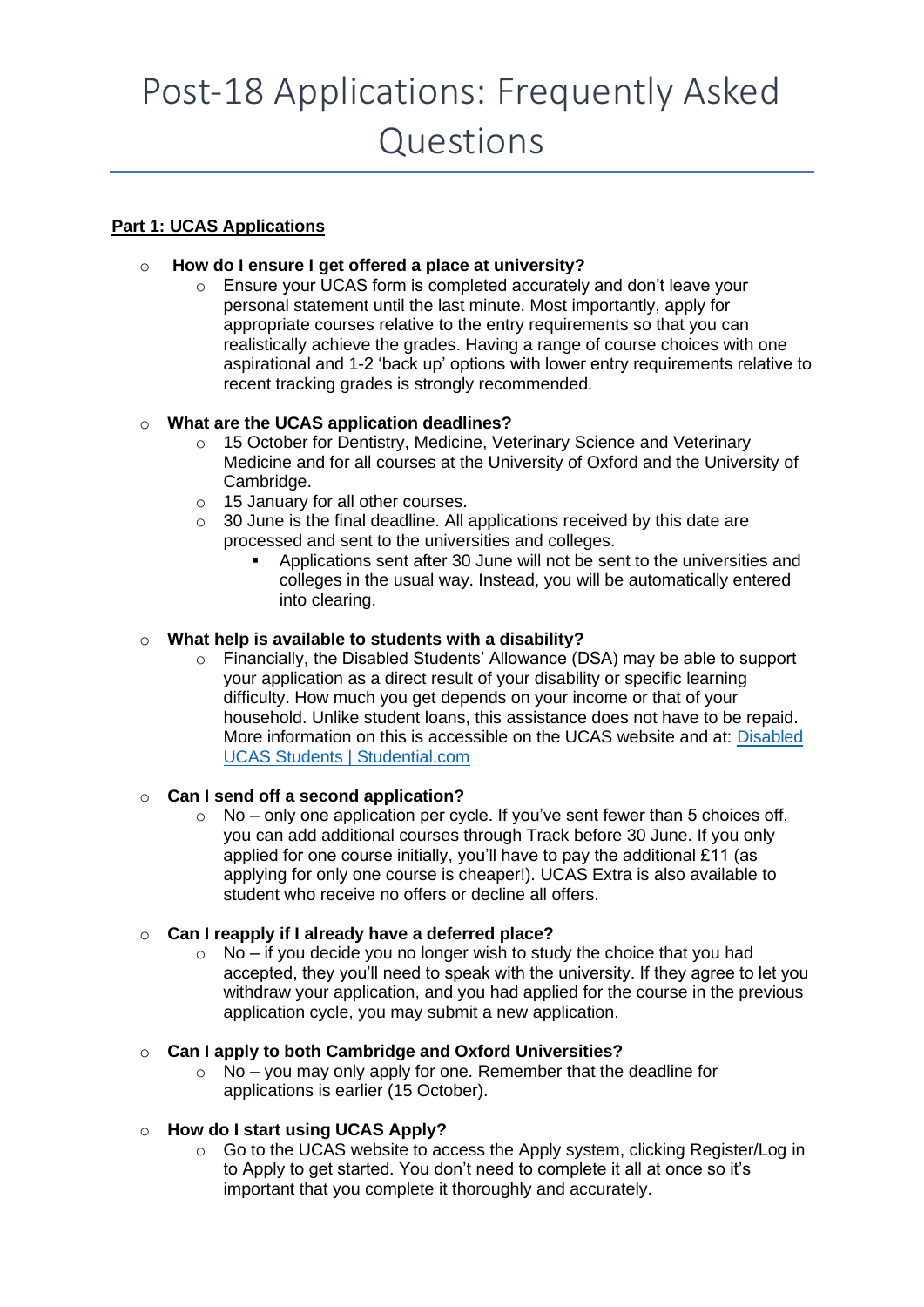#### o **How do I apply through/via my school?**

 $\circ$  You will need to use the school Buzzword to link your application to the school. This means that your tutor can track your application and will have access to add your reference. The school will then be able to submit it to UCAS once it's completed.

### o **How do I pay?**

 $\circ$  Students will have a Pay and Send option once their form is completed. Students will need to pay via a debit card. Completing the Pay and Send function sends the form to the Sixth Form Team to be checked and processed, before the form is sent to UCAS.

# o **Can I send my form directly to UCAS?**

 $\circ$  No – as the form is being registered through the school, your application will be sent to us so that a reference can be attached. Once the reference is attached a member of the Sixth Form Team can send the completed application to UCAS.

# o **Can I apply to more than one course at a particular university?**

o Yes – the only exceptions are for Oxford and Cambridge where you can only apply to one of the universities and for only one course. The only drawback to applying for different courses (e.g., Business and Sport courses) at the same university is that your personal statement may not be able to showcase your preparation for both courses.

# o **How many universities can I apply to?**

- o You can apply to a maximum of five courses, although there are some restrictions:
	- Four courses if applying for Medicine, Dentistry, Veterinary Medicine or Veterinary Science.
	- One course at either Oxford or Cambridge.
		- You can use your remaining choice(s) for any other subject. For example, if you have made four choices for Medicine, your fifth choice could be for Pharmaceutical Chemistry or Biomedical Genetics, for example.

#### o **Who will write my reference?**

o Your form tutor will write your reference. If you have two tutors, they will discuss your reference and one tutor will lead on the writing of it. It is vital that you complete the Tutor Reference Form as early as possible, as this will let your tutor have more information about how you've prepared for your course and your extra-curricular activities.

#### o **How do I write my personal statement?**

 $\circ$  The personal statement is up to 47 lines and must be of no more than 4000 characters. The personal statement demonstrates to admissions tutors why you've chosen to study the course in a clear and concise manner. We recommend you complete at least 3-4 drafts and seek feedback from your form tutor and a subject specialist (one of your teachers). Most importantly, don't leave this until the last minute. Unifrog is a great starting point!

#### o **What happens once I've sent off my UCAS form?**

o UCAS will process your form and they will be in touch if they need to query anything. The UCAS form will be sent to your chosen universities, and you will receive a welcome email from UCAS directing you to Track (where you can track any offers that are received). The universities will not know which one is your preference or where else you've applied to.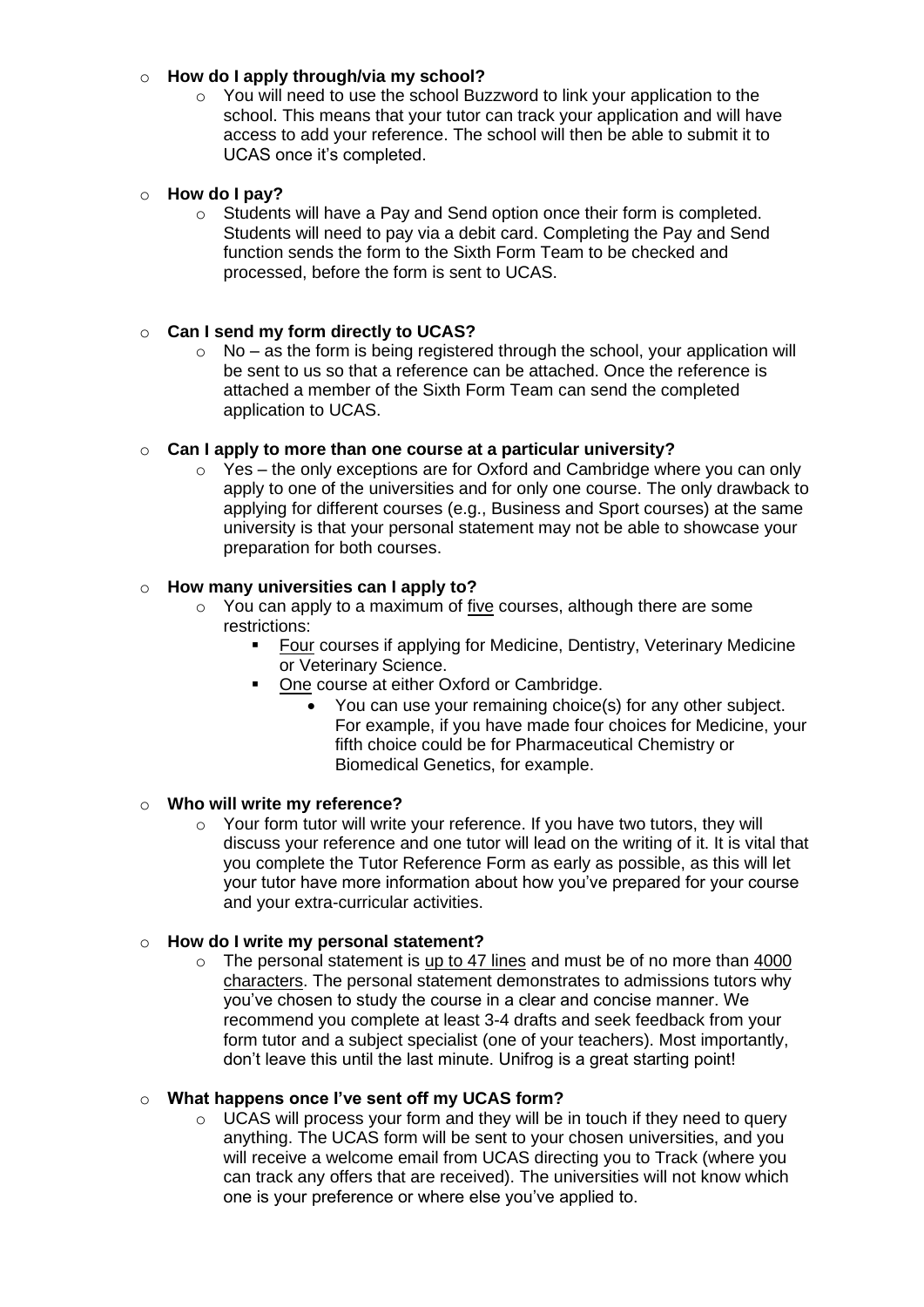If you don't receive a welcome email within 14 days, you should contact UCAS customer services.

# o **Am I likely to get an interview?**

o An interview is likely for a number of courses at Russell Group universities. The same applies for competitive courses such as Medicine and Law. Some other subjects also have a reputation for interviewing, such as Teaching and Art and Design.

### o **What do I do if I've not received any offers, or I change my mind?**

- o UCAS Extra opens after 25 February. You can add one extra choice for consideration via Track. If you're unsuccessful again, you can repeat the process.
- o If you're unsuccessful or have changed your mind about what to study, you should ring the admissions office at the university you intend to apply to see if there are places available. Once you've done this, rewrite your personal statement to ensure it is specific to the new course. The university will request this and will be awaiting your application, increasing your chances of getting an offer.

# **Part 2: Apprenticeship Applications**

# o **How long does an apprenticeship take to complete?**

- $\circ$  An apprenticeship takes a minimum of 12 months to a maximum of 5 years depending on the level of apprenticeship and the industry/sector you're applying to. Generally:
	- Level 2 takes 12-18 months
	- Level 3 takes 24 months
	- Level 4 and higher takes up to 5 years

# o **Would I be an employee during my apprenticeship?**

 $\circ$  Yes – an apprentice has the same employment rights as any other member of staff. The only difference is that you will have a contractual end date to your employment/training programme.

#### o **How much will I be paid as an apprentice?**

- o In 2022, the current national minimum wage for an apprentice under the age of 19 or in your first year of an apprenticeship is £4.81 per hour. After the age of 19 this will rise. From 1 April 2022, the rate per hour was set at:
	- £6.83 for 18 to 20-years
	- £9.18 for 21 to 22-years
	- £9.50 for 23 and over (this is the National Minimum wage from April 2022)

#### o **Will I receive holidays when doing an apprenticeship?**

o In short, yes. You will receive at least 20 days paid holiday per year plus national/public holidays.

#### o **Is there a minimum number of hours I must work?**

- o As an apprentice, you should be required to work a 30-hour minimum week and no more than 40 hours. Usually, four days is spent with the employer per week with the fifth day at college.
- o **Can I get a degree from doing an apprenticeship?**
	- o Yes most apprenticeships will enable you to gain an NVQ, HNC or HND but higher apprenticeships give you the opportunity to train and study for a